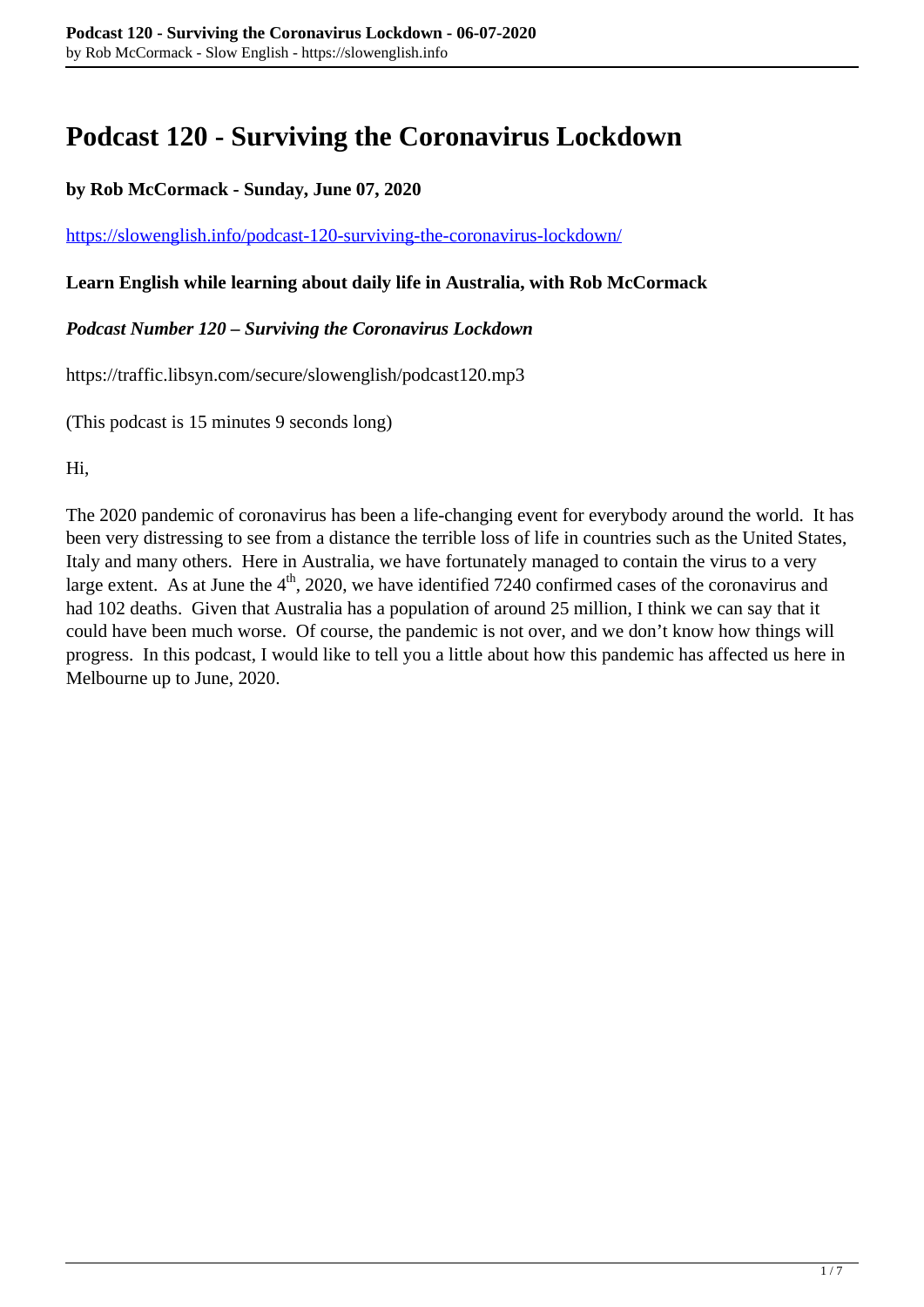

# **CORONAVIRUS (COVID-19) IN VICTORIA: Please stay home**

Visit www.dhhs.vic.gov.au/coronavirus If you have questions, call 1800 675 398

On January the  $25<sup>th</sup>$ , Australia had its first case of coronavirus in Melbourne – a traveller from overseas. But at that early stage, I don't think I thought much about it. Luckily, our health experts were aware of the danger and acted quickly to protect us here in Australia.

**BetterHealth** 

On February the 1<sup>st</sup>, the Australian government announced restrictions on people entering Australia from China, as, at that stage, that seemed to be the source of potential infections.

During February, the daily news started to give more and more information about the dangers and potential spread of the virus. On February the  $29<sup>th</sup>$ , the Australian government announced that it would enact its emergency response plan, in effect treating the coronavirus as a pandemic. The detailed plan outlined steps to minimize the spread of the virus in Australia, including informing the general public about how to reduce the risk from the virus.

It was in early March that people in Australia really started to understand that a pandemic was coming. I can remember seeing a Facebook post showing pictures of supermarket shelves empty of toilet paper. Soon after I went to do our weekly shopping in the local supermarket. To my amazement, the shelves had no toilet paper. Panic buying had started in the supermarkets of Melbourne, even though we were assured there were no shortages overall. I must admit it was very scary to see empty supermarket shelves. I had never seen such a thing in Australia. People were making jokes about it, but in reality people were afraid.

I had the feeling that a lockdown would be coming, as did many other Australians. I guess that is what caused the panic buying – the general concern that we would be in a lockdown, where everyone would be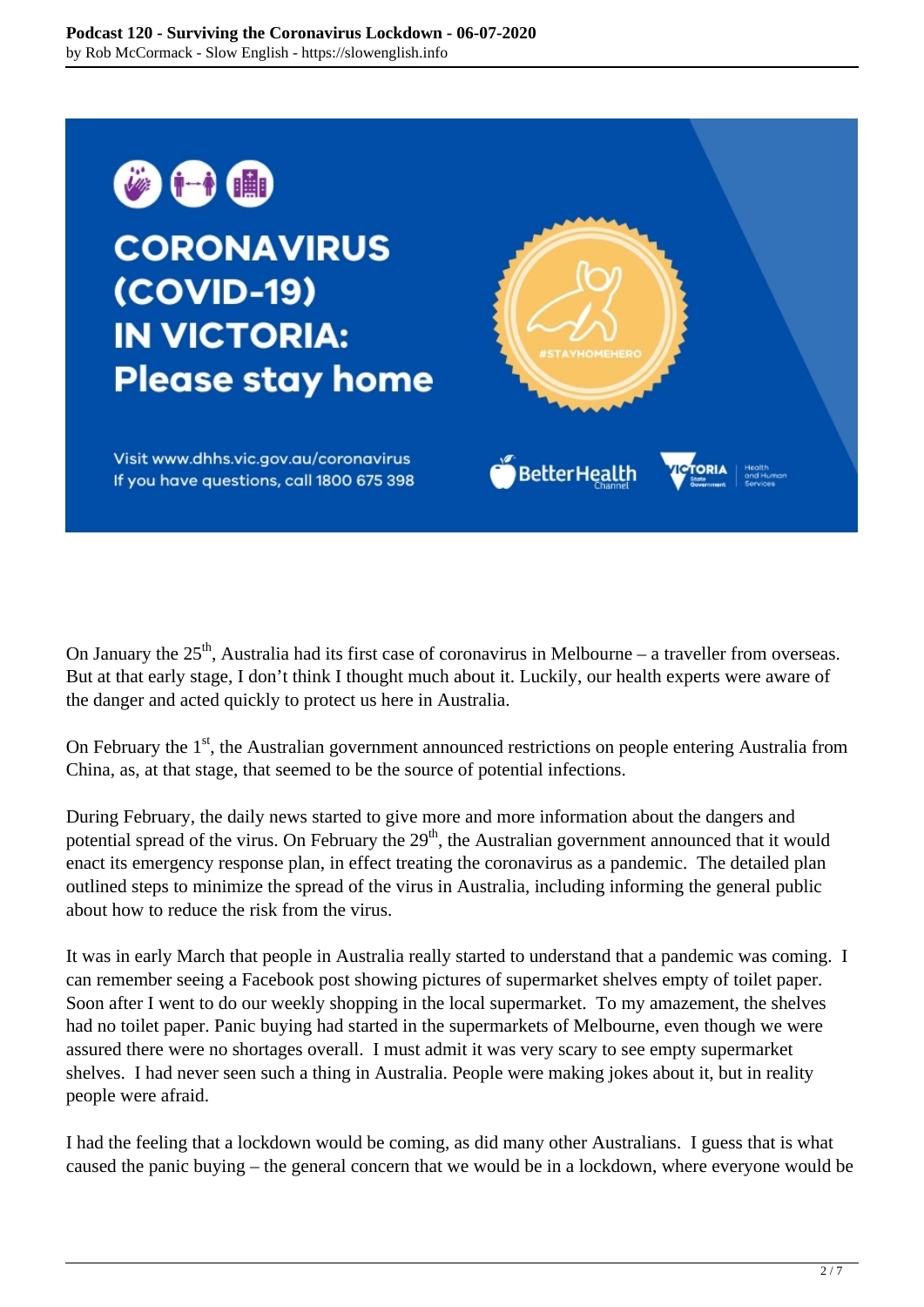unable to leave their homes for fear of getting infected by the virus.

On March the  $11<sup>th</sup>$ , the World Health Organisation (WHO) declared a global pandemic. By then, our government was recommending frequent hand washing and staying at home if you were unwell. The seriousness of the situation was emphasized when the Formula 1 Grand Prix in Melbourne was cancelled at incredibly short notice, on the morning of the first day of the event.

Around mid-March, my motorcycling friends and I decided that hand-shaking, a tradition of our group when we meet, would stop. Social distancing was becoming the norm.

On March the  $16<sup>th</sup>$ , in my home state of Victoria, a state of emergency was declared. Mass gatherings of over 500 people were banned. This meant that organized sport had to change. For the first round of the Australian Football League (AFL) 2020 season, there would be no crowds – unheard of in 170 years of Aussie rules football in Australia.

On March the 17<sup>th</sup>, a ban was put in place on all Australians travelling abroad and the following day, the Australian government strongly urged all Australians currently abroad to return home as soon as possible. On March the  $20<sup>th</sup>$ , Australia closed its borders to all non-Australian citizens and non-residents. The Victorian Premier had advised in a press conference that we should stay home, unless it was absolutely necessary to go out. Our Premier had said, stay home, or people will die. I listened and I stayed home.

But not everyone was following the social distancing guidelines. On March the  $21<sup>st</sup>$ , beaches in Sydney had to be closed (including Bondi Beach), after large crowds had gathered on the beach, mostly ignoring social distancing recommendations. All sport was cancelled, including the AFL and, shortly after, the National Rugby League (NRL).

From the 22<sup>nd</sup> of March, all returning Australian travellers from overseas had to self-isolate for 14 days after arriving home. Failure to do this would result in fines. I think this rule, along with the ban on overseas travellers, became important steps in keeping the virus at bay in Australia. We are, after all, an island (albeit a rather large one). Closing our borders was always going to be easier than in other countries with land borders.

On March the 23<sup>rd</sup>, all bars, clubs, restaurants, cinemas, places of worship, casinos and gyms were told to close. In my home state of Victoria, school holidays were brought forward by 2 weeks to start on March the 24<sup>th</sup>. Subsequently, school students did not return until late May.

Up to this point, the number of cases in Australia was doubling every 3 days. The key messages included staying 1.5 metres apart and regularly washing your hands. Our leaders had talked regularly about the need to flatten the curve of infections. From late March, it appeared that Australia had begun to flatten the curve.

In April, our Premier here in Victoria continued telling all Victorians in daily press conferences that, if you can stay home, you must stay home. Stay home and save lives was the message. I took it seriously. We were told that there were only 4 reasons to leave home – first, for food and supplies; second, for medical care and/or care giving; third, for exercise; and finally, for work or education. Anyone found to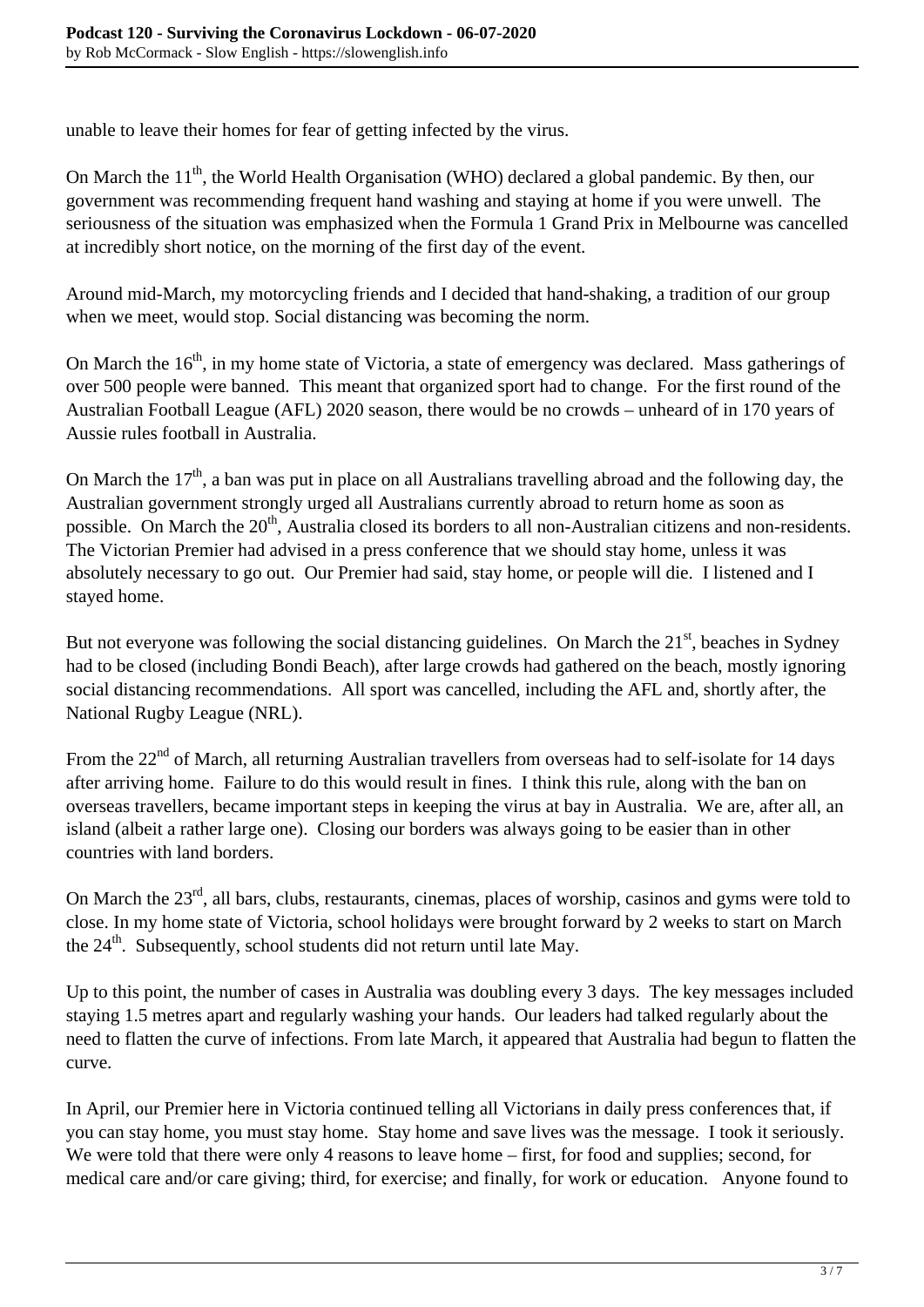be out for any other reason could be fined \$1652 by the police.

During April and into early May, it really felt like we were in a pandemic and in a lockdown. My motorcycle sat unused in the garage. I used online shopping for our groceries. My wife was already working from home and a new lockdown routine had developed for me. In the morning I would catch up on the news and do some German study. Close to lunch time I would go for my daily walk, about 8 km lasting 90 minutes. It was amazing how many people I met on my walk. We always gave each other plenty of distance as we passed. Even so, it was usually the case that we smiled and said hello. We both knew we were protecting each other by keeping a safe distance. In the afternoon, often I would telephone one or more of my friends for a chat. Keeping social contact was important. I also played my guitar a lot. I found time to write a couple of songs, record them and share them amongst my Facebook friends. Of course I also researched and recorded a couple of Slow English podcasts.

Finally, given our curve had flattened, on May  $11<sup>th</sup>$  our state government lifted restrictions slightly, to allow people to go out for recreational purposes, including for a motorcycle ride. At last! On May the  $12<sup>th</sup>$  I went for my first motorcycle ride since March the  $20<sup>th</sup>$ . People could also have friends and family visit their homes, as long as the total number of visitors did not exceed 5. It gave us great joy to finally go and visit our son across the city for a catch up and a meal.

As May continued into June, Australia continued to keep the coronavirus infection curve flat. Importantly, anyone who had even the slightest symptoms of coronavirus was encouraged to get a test at one of many testing locations throughout my state. Luckily, I never developed any symptoms during this period, so up to this point (June the  $4<sup>th</sup>$ ), I have not needed to get tested.

Further lifting of restrictions followed to allow restaurants and cafes to open for a limited number of guests. How wonderful it has been to finally sit down in a café and enjoy a coffee and snack. Even though we still have many restrictions, we continue to keep the infection rate very low in Australia. I hope this can continue as we slowly get back to normal. Only time will tell.

If you have a question or a comment to make, please leave it in the comments box at the bottom of this page. Or, you can send me an email at [rob@slowenglish.info.](mailto:rob@slowenglish.info) I would love to hear from you. Tell me where you live, a little bit about yourself and what you think of my Slow English podcast. I will write back to you, in English of course. If you would like to take a short quiz to see if you have understood this podcast, you will also find it on my website. Goodbye until next time.

Rob

[WpProQuiz 123]

Vocabulary

 $abroad = overseas$ , in another country

absolutely  $=$  totally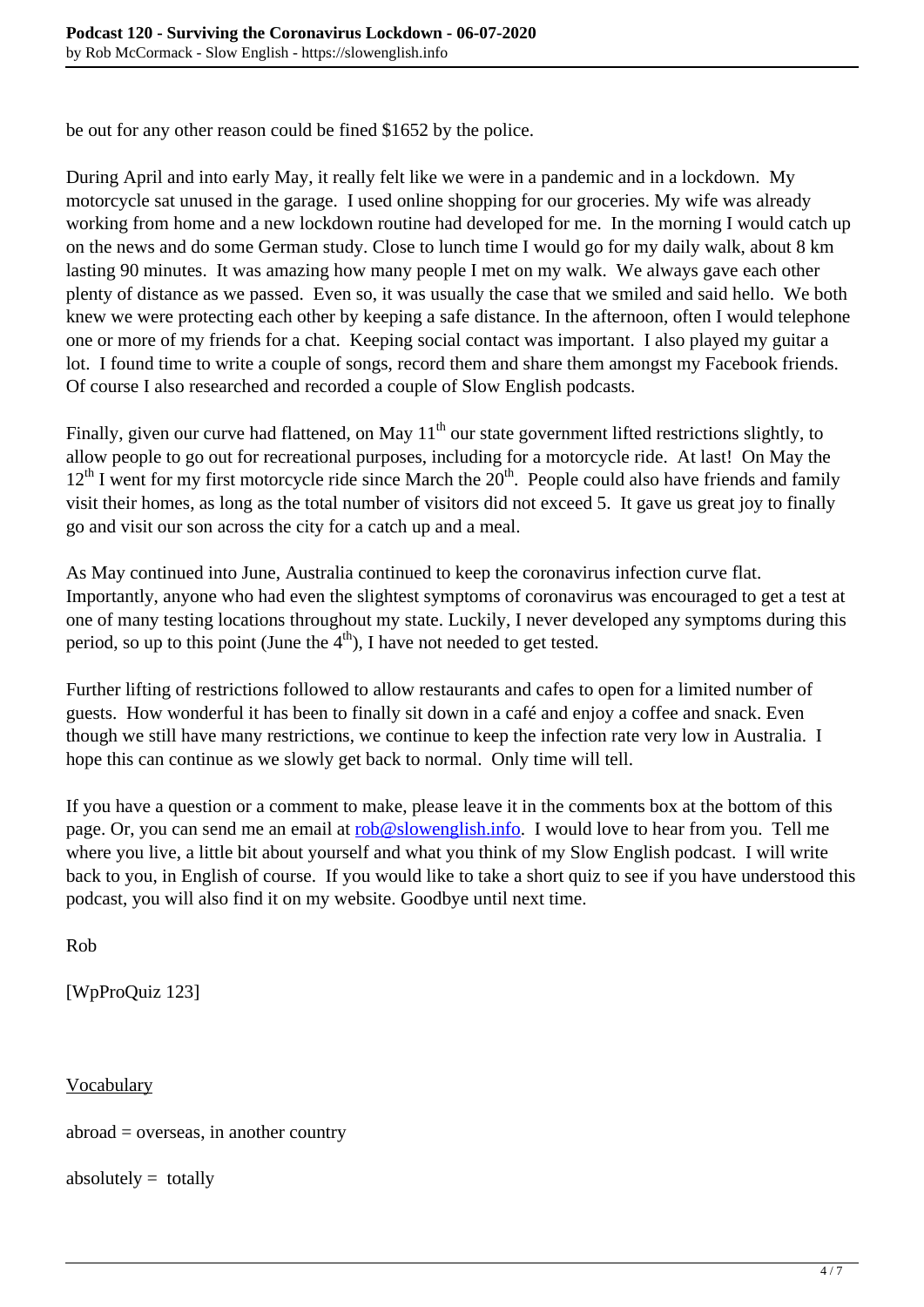- $\text{acted} = (\text{here})$  to have done something affected = when something is changed by another event or action albeit  $=$  even though amazement = surprise announced  $=$  to tell other people about something, to give information assured = to be told something by somebody, to be convinced at  $bay = to stop$ banned = when you are told you must not do something  $borders = the edge of a country$ casinos = a place where you go to gamble or to bet  $chat = to talk$  $concern = (here) a worry$ confirmed  $=$  when you are certain about something (usually by testing it)  $\text{contain} = (\text{here})$  stop something from spreading, to hold in one place declared = announced, advised, when something is clearly stated as a fact distance = how far it is from one place/person/thing to another place/person/thing distressing = makes you sad  $enact = to start or begin a process or a set of steps$ encouraged = telling someone they should do something  $exceed =$  be more than experts = people who have a lot of knowledge about a topic
	- fines = when the police or a court says you must pay money for something you have done wrong

flatten the curve = make a round curve shape become more like a straight line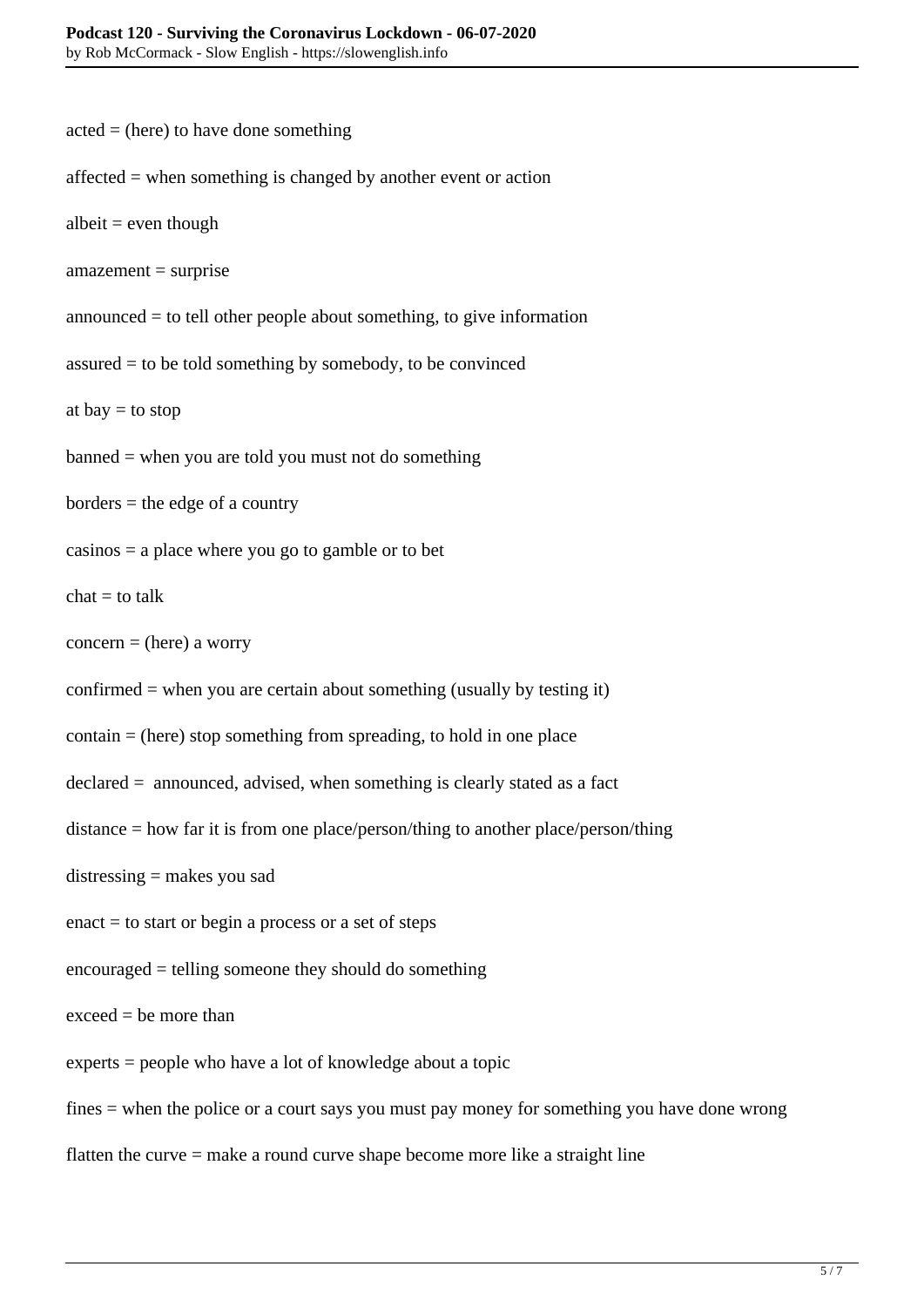$fortunately = lucky$ guests = visitors who come to a place to receive service guidelines = advise which is recommended but not compulsory (necessary) gyms = a place where you go to do fitness exercises  $identified = found$  $incredibly = when something is almost hard to believe$ infections = a sickness caught from another person  $informing = telling$ mass gathering  $=$  a meeting with a large number of people, usually more than 100  $minimize = to reduce, make smaller$ non-residents = people who do not live in a place  $norm = normal$ outcome = result, outcome pandemic = when a sickness is caught by many, many people panic buying = when people buy much more than they need potential = things which are likely, but have not yet happened  $progress = (here) how far things will go in the future)$ protecting = to stop someone from getting sick or injured recommending = when an expert tells you something, gives advice recreational = when something is done for pleasure researched = when you have found out lots of information about something response = how you will react to something restrictions = when you stop people from doing certain things